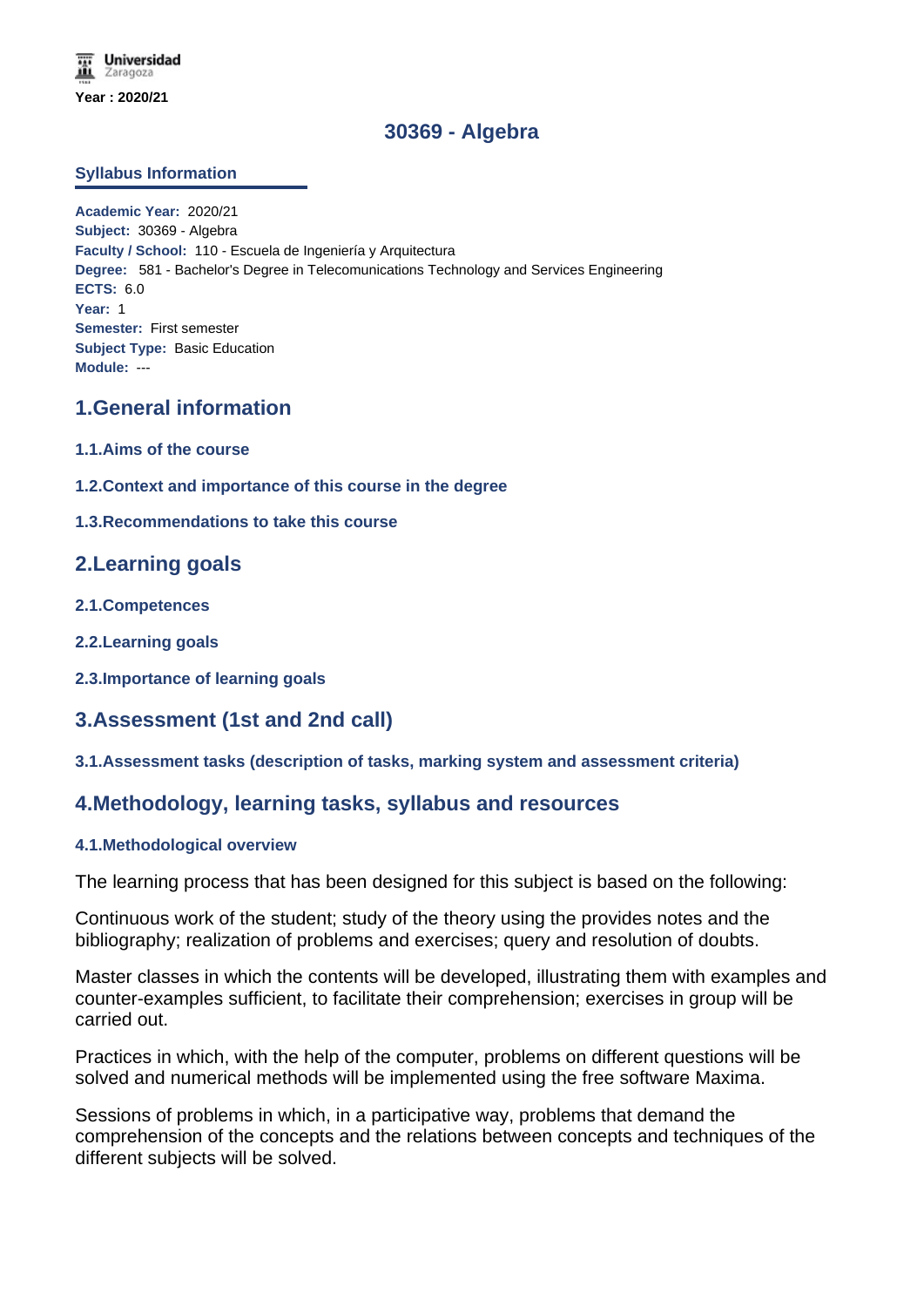#### **4.2.Learning tasks**

The program offered to the student to help him achieve the expected results includes the following activities:

Type I: Master class (42 hours). Three hours by week will be devoted to theory and problem classes. These will be master classes in which the contents and theoretical results will be presented, complemented with the resolution of problems and practical exercises with an active participation of the student.

Type II: Problem's classes (6 hours). Models will be presented to students, with problems and exercises, in which some of the mathematical aspects appear of the subject. Some of them will be solved in class and others will serve as autonomous work material recommended for the student.

Type III: Practical classes (6 sessions of 2 hours each). With the students distributed in three subgroups, they will be developed in the classroom and schedule set by the center. In these sessions the students will use the Maxima free software to perform the proposed exercises.

## **4.3.Syllabus**

Theme 1. Sets and relationships

- 1. Sets. Subsets. Operations between sets.
- 2. Correspondences and applications. Composition of applications.
- 3. Equivalence and order relations

Theme 2. Groups and rings

- 1. Groups
- 2. Rings
- 3. Divisibility in the ring of the integers and in the ring of the polynomials.
- 4. Modular arithmetic

Theme 3. Matrices and linear systems

- 1. Matrices. Operations with matrices
- 2. Linear systems. The Rouché-Frobenius theorem
- 3. The Gauss method
- 4. LU factorization
- 5. Iterative methods: Jacobi, Gauss-Seidel, relaxation.

Theme 4. Vector spaces

- 1. Vector space. Examples
- 2. Vector subspaces
- 3. Dependence and linear independence
- 4. Bases and dimension
- 5. Operations between vector subspaces

Theme 5. Linear applications

- 1. Linear application between vector spaces
- 2. The kernel and the image of a linear application
- 3. The matrix representation
- 4. Composition of linear applications

Theme 6. Spectral theory: eigenvalues ??and eigenvectors

- 1. Eigenvalues ??and eigenvectors of an endomorphism
- 2. Subspaces associated with an eigenvalue